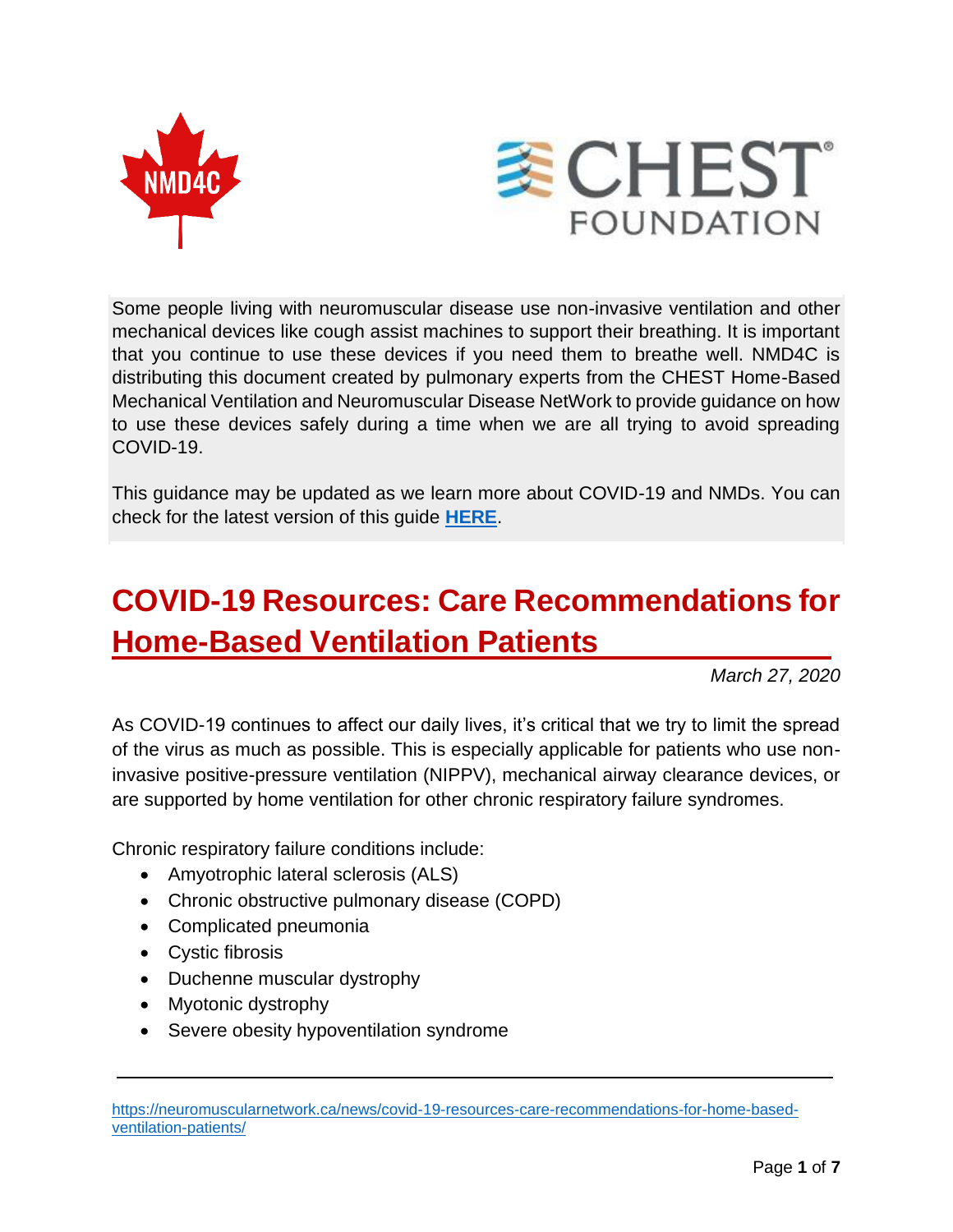- Spinal cord injuries
- Spinal muscular atrophy
- Thoracic cage disorders

NIPPV devices can increase the risk of infectious particles being dispersed into the environment, which can then infect the people around you. This risk is especially concerning with poor fitting mask interfaces, high leak, and open ventilation systems with tracheostomy.

To help limit the spread of these particles, our network of pulmonary and lung health experts, along with the Home Mechanical Ventilation and Neuromuscular Disease NetWork, has provided recommendations and guidelines to help keep you and your loved ones stay as healthy as possible.

# **Limit the spread of infectious particles .**

- Use a well-fitted full-face mask (covering nose and mouth). Add an additional combined bacterial/viral (hepa) filter between the mask and device tubing (non-vented mask  $→$  filter  $→$  CO<sub>2</sub> exhalation port on tubing device).
	- o Device humidifier needs to be off.
- Or, place a mask over the  $CO<sub>2</sub>$  exhalation port of your mask (if you are using a *vented mask*). Caution will need to be exercised to ensure the mask does not stick to the exhalation port of the mask and occlude it, as this would cause  $CO<sub>2</sub>$  retention.
- Or, change tubing to a closed system with a double lumen tube and non-vented full-face mask for compatible home ventilators (e.g., Philips Evo, ResMed Astral, VOCSN).
- Need to discuss with your DME provider for set up of above options.

# **Caring for your disposable ventilation device .**

• **Mask interface:** Leaking from your mask can be a significant source of infection. Consider cleaning your mask daily with a cleaning wipe (mask cushions made from foam cannot be exposed to water and should not be used when sick).

[https://neuromuscularnetwork.ca/news/covid-19-resources-care-recommendations-for-home-based](https://neuromuscularnetwork.ca/news/covid-19-resources-care-recommendations-for-home-based-ventilation-patients/)[ventilation-patients/](https://neuromuscularnetwork.ca/news/covid-19-resources-care-recommendations-for-home-based-ventilation-patients/)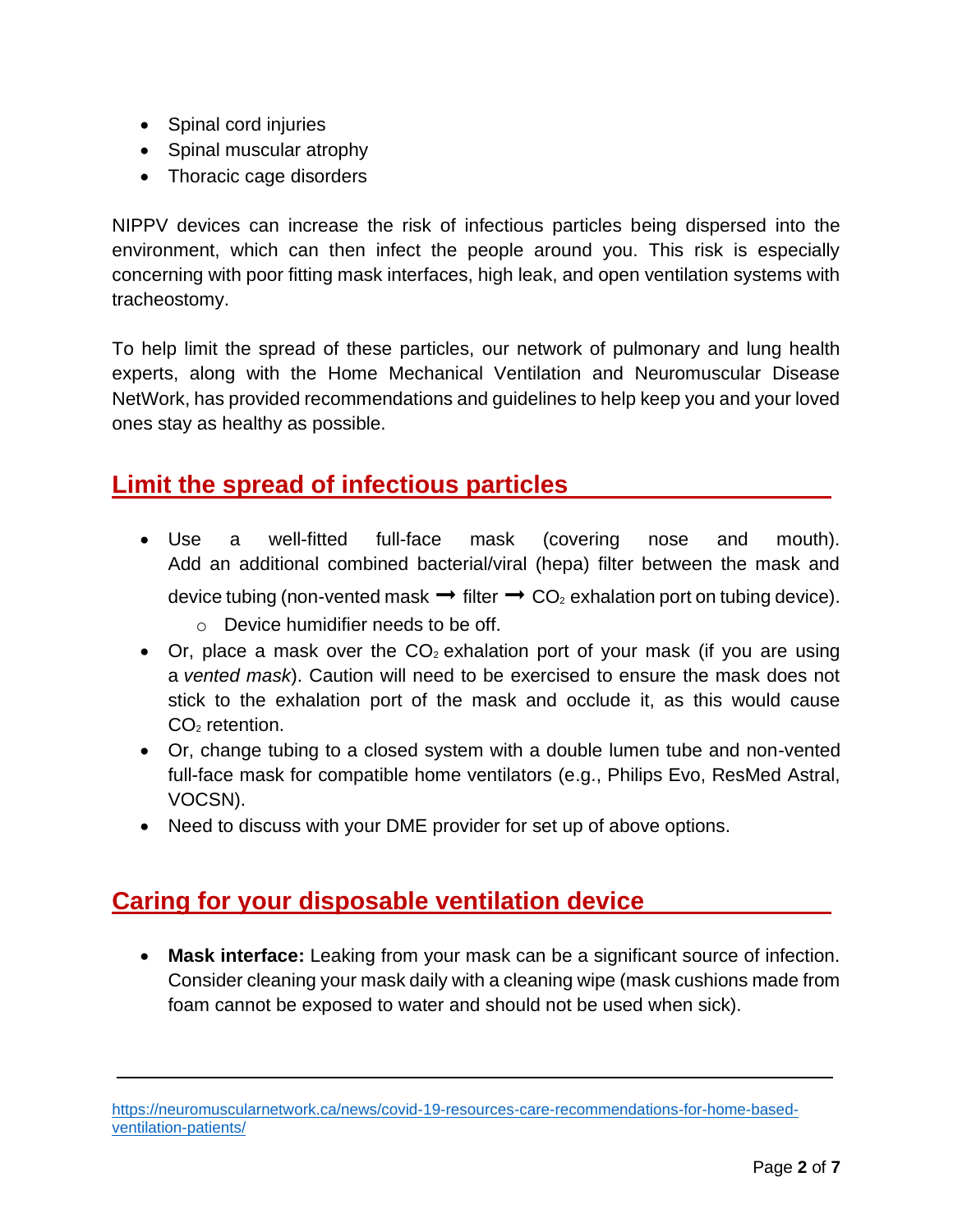- **Hoses:** Clean your hoses with sterilizing solution (e.g., sodium hypochlorite solution of 0.1% or 1000 ppm) every other day. This could be done with commercial solutions (i.e., [Control III Disinfectant\)](http://www.controlthree.com/) or by using a 50% hydrogen peroxide solution.
- **Humidity chambers:** Place fresh water into the chamber daily (distilled, bottled, or boiled). Clean the chamber and the hose every other day.
- **Filters:** Consider adding an additional viral/bacterial filter in-line with the device (see above). These filters help to reduce droplets and spread of infection to caregivers. (filters can be obtained from on-line sources but are likely available from your DME provider). You should change the filter every 3 days while sick.
- Also see cleaning guides [\(ResMed](https://www.resmed.com/en-us/sleep-apnea/cpap-parts-support/cleaning-cpap-equipment/) or [Philips\)](https://www.usa.philips.com/c-e/hs/better-sleep-breathing-blog/better-sleep/keeping-it-clean-cpap.html).

#### **How to make disposable cleaning wipes at home .**

You will need:

- 1 sealable container large enough to fit a roll of paper towels cut in half
- 1 roll of the THICK paper towels (take the center tube out)
- 2 cups of water, boiled and cooled
- 2 tablespoons concentrated dish soap
- 2 tablespoon white vinegar

Instructions: Put towels in container and saturate with the solution. Keep container sealed.

#### **Caring for your ventilation device .**

• **Cleaning:** This should be done by your DME provider when you are better.

# **Caring for your oral and nasal suction device .**

- **Cleaning of the suction device:** Clean your suction canister daily with a commercial sterilizing solution or a 50% hydrogen peroxide solution.
- Cleaning and changing tubing and Yankour tip:
	- **Yankour:** Clean daily with a commercial sterilizing solution or a 50% hydrogen peroxide solution. Between oral suctioning, consider wiping down

[https://neuromuscularnetwork.ca/news/covid-19-resources-care-recommendations-for-home-based](https://neuromuscularnetwork.ca/news/covid-19-resources-care-recommendations-for-home-based-ventilation-patients/)[ventilation-patients/](https://neuromuscularnetwork.ca/news/covid-19-resources-care-recommendations-for-home-based-ventilation-patients/)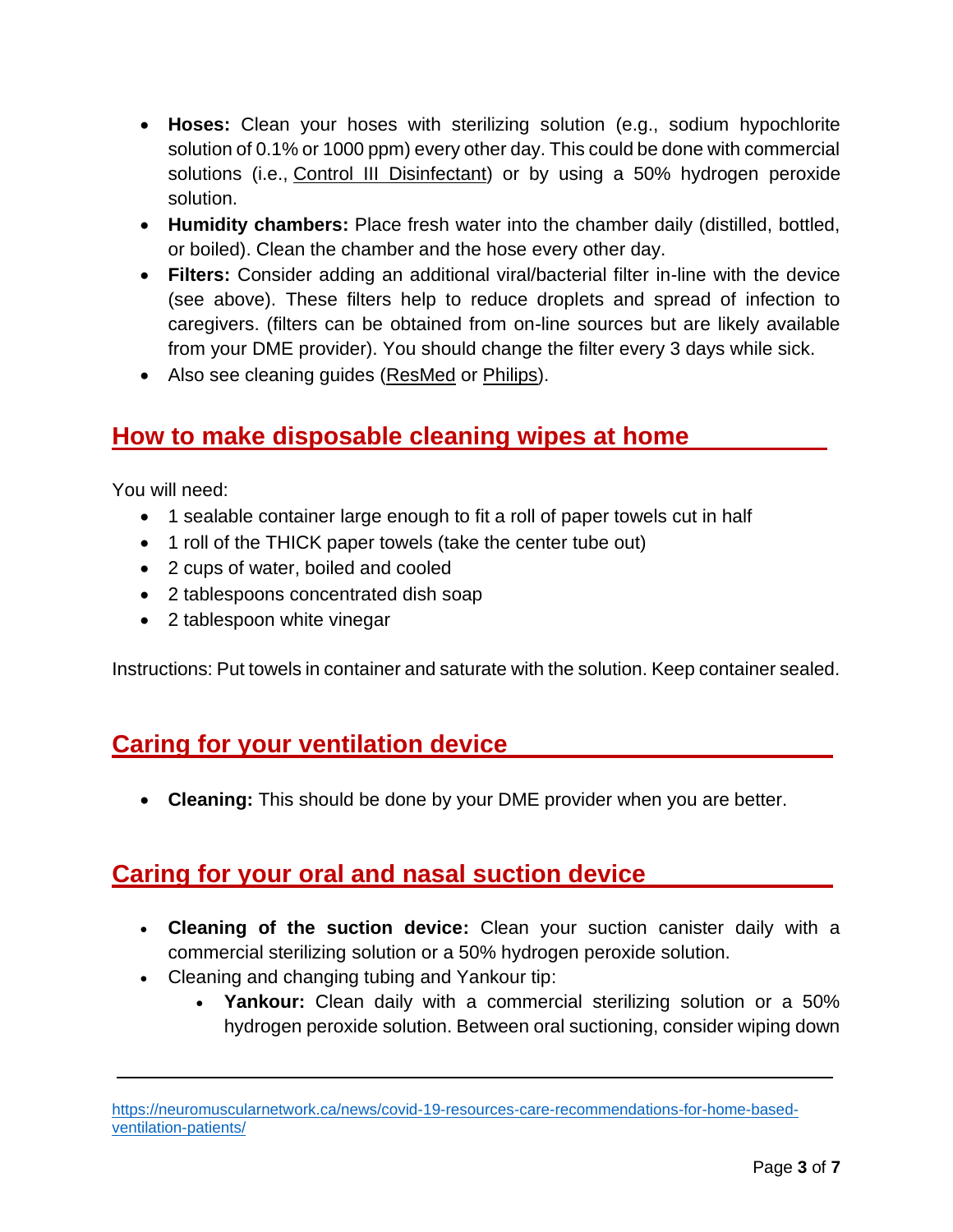with a paper towel or gauze with a chlorhexidine solution. Replace Yankour tip at the end of your illness.

- **Suction catheter:** Clean after suctioning with a 50% hydrogen peroxide solution. Use one catheter a day and then discard.
- Consider adding additional suction adapters
	- **Nose:** Consider adding a small **[silicone adapter](https://www.neotechproducts.com/product/little-sucker/)** for nasal suction. Clean after suctioning with a 50% hydrogen peroxide solution.
	- **Deep pharyngeal suctioning:** Consider using a directional aid (i.e., [No](http://www.njrmedical.com/no_bite_v.php)  [BiteV\)](http://www.njrmedical.com/no_bite_v.php). Clean between uses with a 50% hydrogen peroxide solution.

# **Preventing secondary infections (e.g., pneumonia) .**

- Keep the head of your bed elevated to 35°.
- Keep oral care aggressive; use a chlorhexidine solution.
- Consider in-line suction and once weekly tracheostomy tube changes for *invasive* mechanical ventilation.

#### **What your family and caregivers need to know .**

Space is needed for isolation while using NIPPV – NIPPV is known to spread infectious particles, especially with poorly fitted masks. Full face masks covering nose and mouth limit spread but may necessitate additional monitoring by caregivers in young children and/or those who cannot remove the mask by themselves. Well-fitting masks are best for limiting spread. **Allow at least 3 feet of space for isolation.**

# **Keeping caregivers safe .**

- Caregivers should **wear gloves** every time they enter your room and dispose of their gloves immediately after.
- Caregivers should **wear masks (preferably N95) and eye goggles** for protection. They should leave equipment in one location and dispose of the equipment daily.
- Caregivers should **wear protective gowns/clothing** and follow the same protocol as mentioned above.
- Caregivers should **clean surfaces** with commonly available anti-bacterial/viral sprays.

[https://neuromuscularnetwork.ca/news/covid-19-resources-care-recommendations-for-home-based](https://neuromuscularnetwork.ca/news/covid-19-resources-care-recommendations-for-home-based-ventilation-patients/)[ventilation-patients/](https://neuromuscularnetwork.ca/news/covid-19-resources-care-recommendations-for-home-based-ventilation-patients/)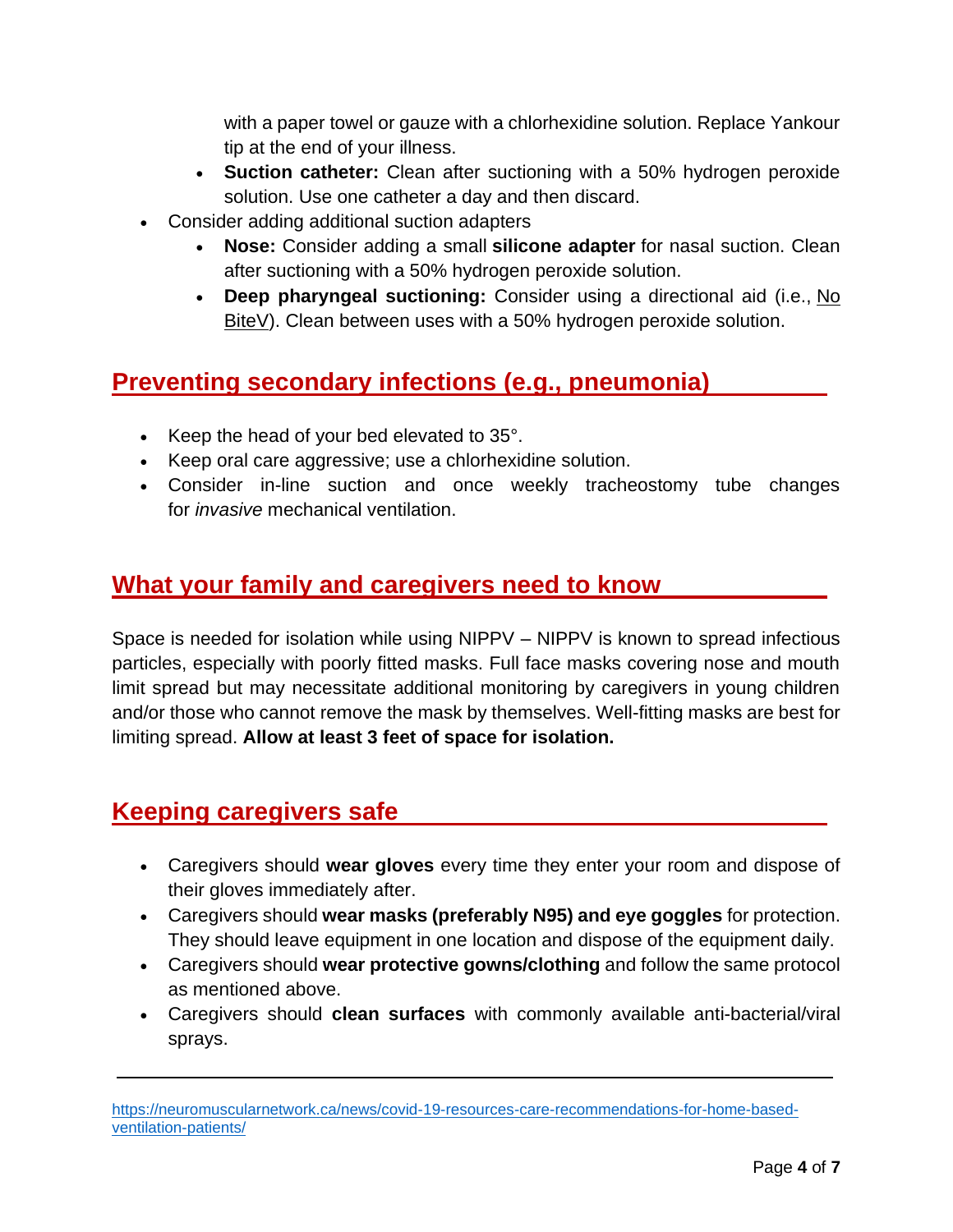# **Resources to keep at home .**

- Extra distilled water
- One month extra supply of medications
- Extra laundry supplies

# **What should I do if I have a tracheostomy? .**

- **Tracheostomy tube change/cleaning frequency:** once a week while sick
- **Tracheostomy cleaning protocol:**
	- Get one new tracheostomy tube every 3 months and always have at least 2 tracheostomy tubes at home.
	- Change the tracheostomy tube every week.
	- Use tracheostomy cleaning kits to clean the old tube and when it is very dry, store it in an airtight container until it is needed for the next tube change.
	- At the end of 3 months, discard the oldest tracheostomy, and put a new tube in the rotation.
- **Cleaning instructions:** Clean the tracheostomy tube using the brush in the cleaning kit. Put hot soapy water (you can use 50% hydrogen peroxide solution in lieu of soapy water if desired) in the base of the kit, brush clean, and then rinse through with boiling water. When the tube is dry, put in an airtight container and save for the next tracheostomy change in 1 month.
- **Tracheostomy ties and stomal care:** Continue with daily tie changes, and change stomal dressing as needed to keep gauze and stoma dry. Remember that these are respiratory secretions and will be densely filled with infectious particles. The ties and dressings should be thrown away into a zippered bag and sealed before putting in the trash.
- Consider switching to an in-line suction system. Switching will reduce exposure to caregivers and reduce the development of secondary infections.
- **Leak Speech Ventilation: Controlling particle spread (balloon up ventilation):** Leak speech ventilation is common for those on home-based invasive mechanical ventilation. The concern is that the high leak associated with this mode of ventilation (balloon down) significantly spreads infectious particles. Work with your physician and respiratory therapist to develop a safe alternative setting that will allow you to put in a cuffed tracheostomy and put the balloon up until you are

[https://neuromuscularnetwork.ca/news/covid-19-resources-care-recommendations-for-home-based](https://neuromuscularnetwork.ca/news/covid-19-resources-care-recommendations-for-home-based-ventilation-patients/)[ventilation-patients/](https://neuromuscularnetwork.ca/news/covid-19-resources-care-recommendations-for-home-based-ventilation-patients/)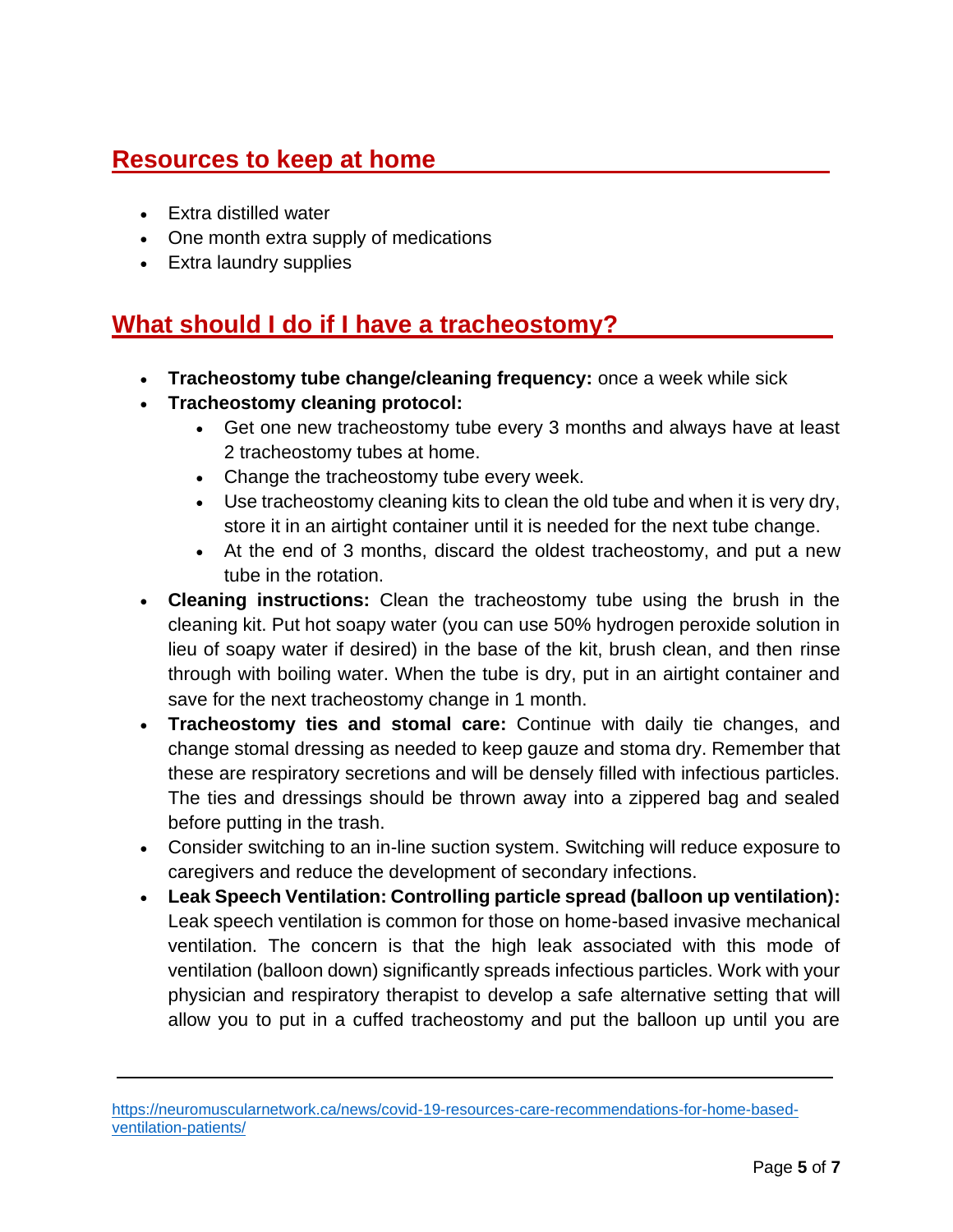better. If you choose this mode, you will need to plan for alternative mode of communication.

#### **I think I need to go to the hospital. Now what? .**

- Avoid hospitals, if possible, unless you have a fever over 100° F and/or increasing shortness of breath that does not respond to your usual treatment. Please also contact your pulmonologist. You should be aware that if you are admitted to the hospital, you may not be able to use non-invasive ventilation.
- **Bring ALL of your home devices** as the hospital may not have what you are used to and they may be out of devices. Some hospitals will not allow use of home equipment, but it is a safe precaution to bring them.
	- Know your settings (ask your provider to give you a one-page list that includes your PAP device/home ventilator settings, cough assist, suction, nebulizer therapy).
	- **Confer with the hospital medical providers on options:**
		- **Convert the NIPPV device tubing/mask circuitry into a** *closed* **system, which is a double-lumen tube with a nonvented full-face mask.** This will limit risk of infectious particle spread to the surrounding. (New home ventilators are capable of double-lumen tubing (e.g., Philips Evo, ResMed Astral, VOCSN).
		- Add a combined bacterial/viral filter between the mask and device tubing to reduce particle spread (non-vented mask  $\rightarrow$  filter  $\rightarrow$  CO<sub>2</sub> exhalation port on tubing  $\rightarrow$  device).
	- Know your medication regimen.
	- Know your airway clearance regimen.
		- Limit cough assist and nebulizer therapy to as needed.
		- Operator will need to wear personal protective equipment (PPE).
	- Go to the "take charge not chances" program from the International [Ventilator Users Network \(IVUN\)](http://www.ventusers.org/vume/index.html) and fill out the following:
		- **EXEDENT Home Ventilator User's Emergency Preparation Checklist**
		- Caregiver's Emergency Preparation Checklist
		- Patient's Vital Information for Medical Staff
		- Treating Neuromuscular Patients Who Use Home Mechanical Ventilation: Critical Issues
- Advocate for frequent and scheduled airway clearance. Bring your home devices (cough assist, therapy vest, etc.). You may need to have your caregivers give you

[https://neuromuscularnetwork.ca/news/covid-19-resources-care-recommendations-for-home-based](https://neuromuscularnetwork.ca/news/covid-19-resources-care-recommendations-for-home-based-ventilation-patients/)[ventilation-patients/](https://neuromuscularnetwork.ca/news/covid-19-resources-care-recommendations-for-home-based-ventilation-patients/)